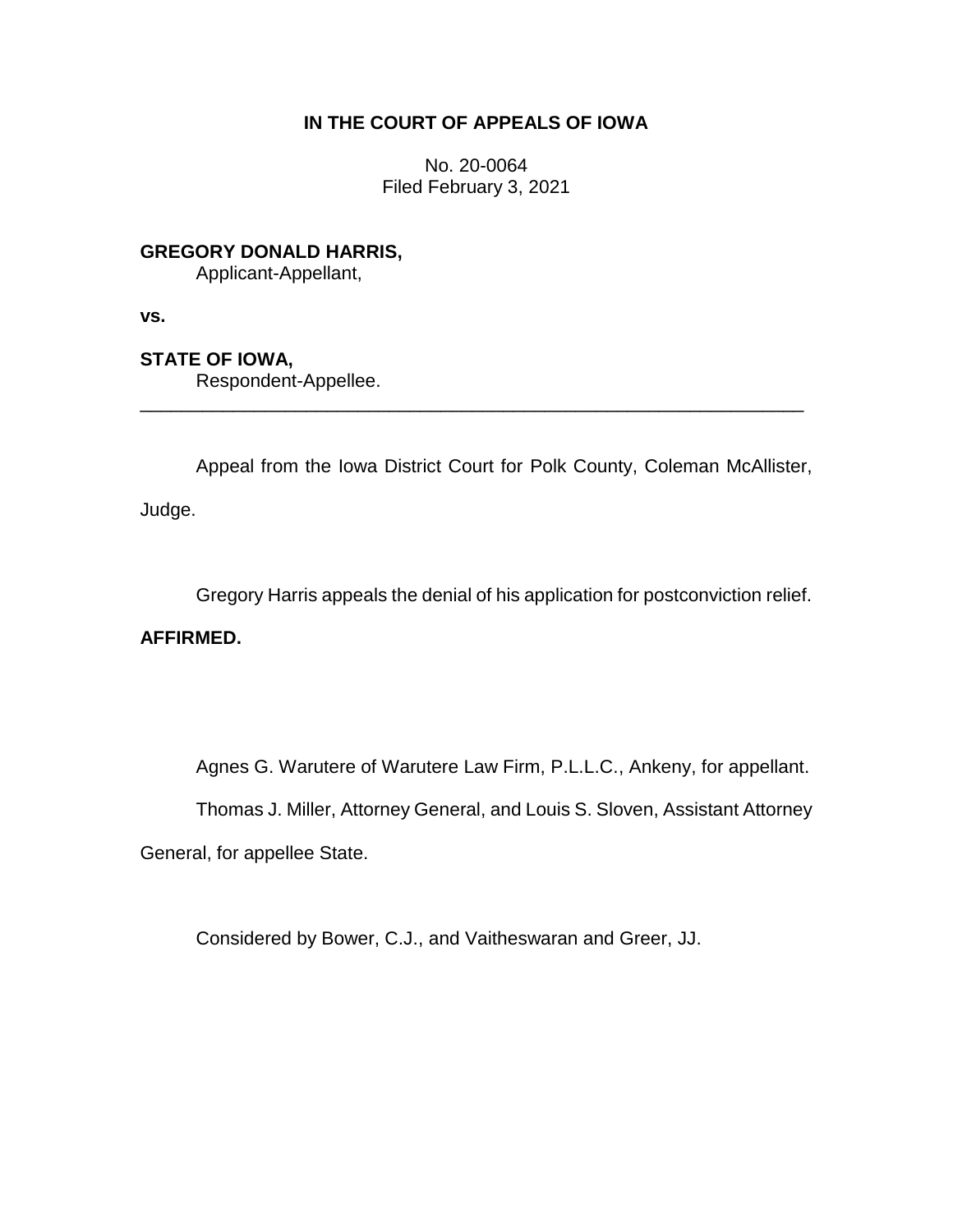## **BOWER, Chief Judge.**

On the morning his trial was to begin, in exchange for the State's recommendation that he be granted a suspended sentence and immediate release on probation, Gregory Harris pleaded guilty to stalking in violation of a protective order with a habitual-offender enhancement. He subsequently violated his probation, and sentence was imposed.

Harris filed an application for postconviction relief (PCR), asserting—among other things—that trial counsel was ineffective in failing to depose the complaining witness prior to trial. Following a PCR trial, the district court rejected Harris's claims and denied relief. On appeal, Harris contends the PCR court erred in rejecting his claim that his trial counsel was ineffective in failing to depose the complaining witness.

We review PCR proceedings addressing claims of ineffective assistance of counsel de novo. *Lamasters v. State*, 821 N.W.2d 856, 862 (Iowa 2012). To prevail on a claim of ineffective assistance of counsel, Harris must show counsel breached a duty and prejudice resulted. *See State v. Boothby*, 951 N.W.2d 859, 863 (Iowa 2020); *Lamasters*, 821 N.W.2d at 866. We affirm the denial of a PCR application if either element is lacking. *See Boothby*, 951 N.W.2d at 863; *Lamasters*, 821 N.W.2d at 866.

Counsel breaches a duty if counsel's performance falls below the standard of a "reasonably competent attorney," and the requisite prejudice exists if "there is a reasonable probability that, but for counsel's unprofessional errors, the result of the proceeding would have been different." *Lamasters*, 821 N.W.2d at 866 (quoting *Strickland v. Washington*, 466 U.S. 668, 687, 694 (1984)). "We presume

2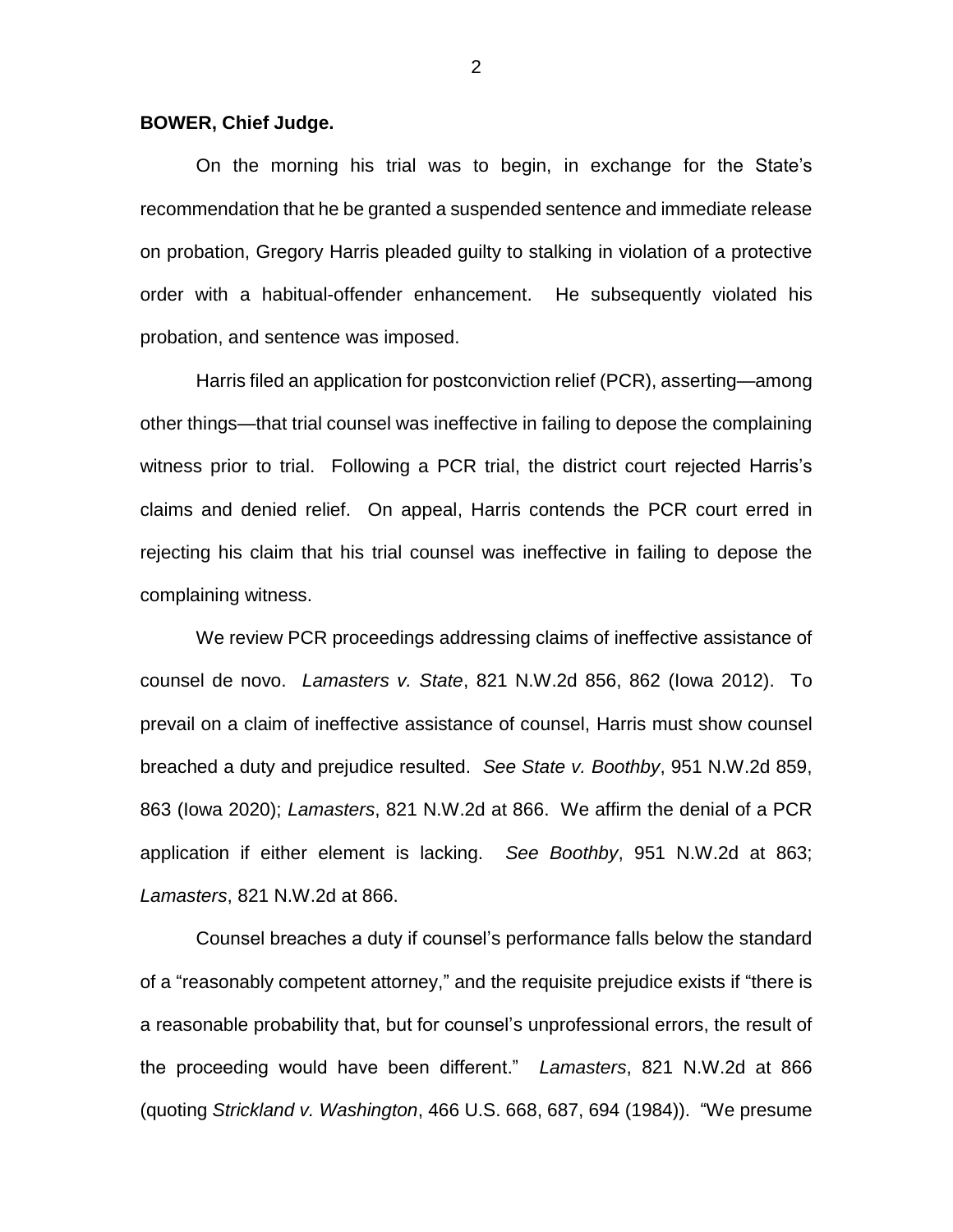counsel performed competently unless the claimant proves otherwise by a preponderance of the evidence." *State v. Booth-Harris*, 942 N.W.2d 562, 577

(Iowa 2020).

Our review leads us to the same findings and conclusion as the PCR court,

which we adopt:

The record reveals [trial counsel] did not depose the State's witnesses. However, [trial counsel] did thoroughly investigate the testimony of potential witnesses. He hired a private investigator to interview each witness applicant identified as having potentially helpful information for his case. The private investigator even spoke to the [complaining witness].

. . . . . . . During his trial testimony, Mr. Harris did not identify any specific witness other than the detective and the victim that he claimed had information about his offense. Any claim that the victim had recanted her testimony or allegations is not supported in the record and is in fact flatly contradicted by [her submitted affidavit].

. . . . It is clear [trial counsel]'s investigation and efforts even without deposing the State's witnesses was thorough. As such, he did not breach his essential duty to reasonably investigate applicant's claim. Nor can the court conclude that there was any showing of prejudice. As set out above, the victim has not recanted her allegations or testimony. [Trial counsel] credibly testified that he had his private investigator interview all of the witnesses, including the victim, and there was no need to depose any witness. In fact, [trial counsel] credibly testified that conducting depositions might well have been detrimental to applicant's case as it would allow the State to prepare their case more thoroughly for trial.

"[I]t is not always necessary for defense counsel to depose witnesses before

trial." *State v. Williams*, 341 N.W.2d 748, 752 (Iowa 1983). "A claim for ineffective

assistance of counsel . . . can center on a defense attorney's failure to adequately

investigate. To provide effective assistance of counsel during the investigatory

stage, counsel is required to conduct a reasonable investigation and to make

reasonable decisions regarding discovery." *State v. Russell*, 897 N.W.2d 717, 730